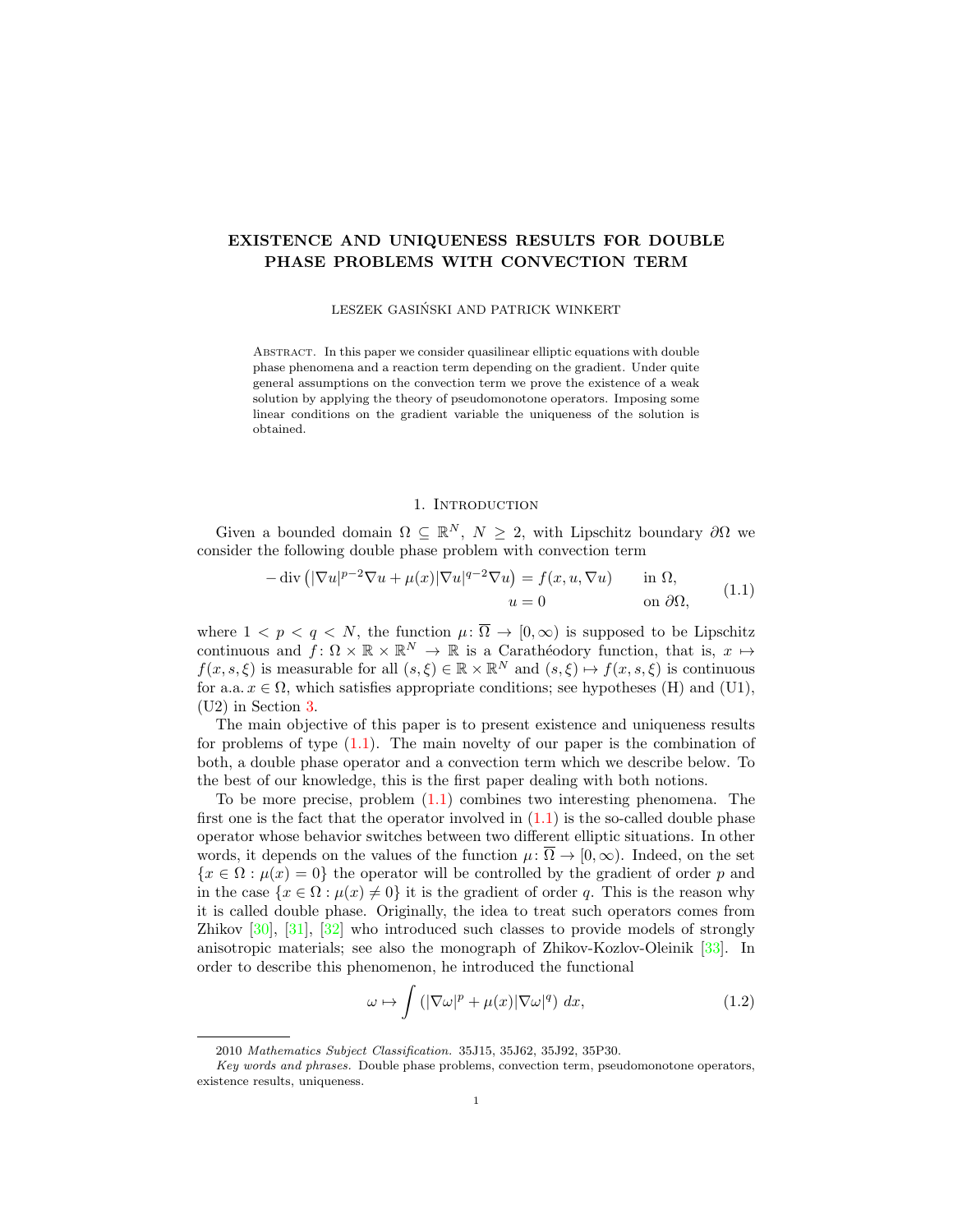which was intensively studied in the last years. We refer to the papers of Baroni-Colombo-Mingione [\[2\]](#page-7-0), [\[3\]](#page-7-1), [\[5\]](#page-7-2), Baroni-Kussi-Mingione [\[4\]](#page-7-3), Colombo-Mingione [\[9\]](#page-7-4), [\[10\]](#page-7-5) and the references therein concerning the regularity. We also point out that the integrals of the from [\(1.2\)](#page-0-1) arise in the context of functionals with non-standard growth; see the works of Cupini-Marcellini-Mascolo [\[11\]](#page-7-6) and Marcellini [\[21\]](#page-8-4), [\[22\]](#page-8-5).

Recently, Perera-Squassina [\[27\]](#page-8-6) studied double phase problems and stated an existence result which was proved via Morse theory in terms of critical groups. The corresponding eigenvalue problem of the double phase operator with Dirichlet boundary condition was analyzed by Colasuonno-Squassina [\[8\]](#page-7-7) who proved the existence and properties of related variational eigenvalues. By applying variational methods, Liu-Dai [\[19\]](#page-8-7) treated double phase problems and proved existence and multiplicity results.

The second interesting phenomena in our work is the appearance of a nonlinearity on the right-hand side which also depends on the gradient of the solution. Such functions are usually called convection terms. The difficulty with the gradient dependent term is the nonvariational character of the problem. Nevertheless there exists a number of papers concerning existence and multiplicity results. Our starting point in this paper is the work of Averna-Motreanu-Tornatore [\[1\]](#page-7-8) who considered problem [\(1.1\)](#page-0-0) with a homogeneous Dirichlet boundary condition and the  $(p, q)$ -Laplacian as defined in  $(2.9)$ ; see Section [2.](#page-1-0)

For other existence results on quasilinear equations with convection term and the p-Laplace or the  $(p, q)$ -Laplace differential operator we refer to the papers of Bai-Gasiński-Papageorgiou  $[6]$ , De Figueiredo-Girardi-Matzeu  $[12]$ , Dupaigne-Ghergu-Rădulescu [\[13\]](#page-8-9), Faraci-Motreanu-Puglisi [\[14\]](#page-8-10), Faria-Miyagaki-Motreanu [\[15\]](#page-8-11), Faria-Miyagaki-Motreanu-Tanaka  $[16]$ , Gasiński-Papageorgiou  $[17]$ , Marano-Winkert  $[20]$ , Motreanu-Motreanu-Moussaoui [\[23\]](#page-8-15), Motreanu-Tanaka [\[24\]](#page-8-16), Motreanu-Tornatore [\[25\]](#page-8-17), Motreanu-Winkert [\[26\]](#page-8-18), Ruiz [\[28\]](#page-8-19), Tanaka [\[29\]](#page-8-20) and the references therein.

The main idea in the existence theorem of our paper is the usage of the surjectivity result for pseudomonotone operators. This can be realized by an easy condition on the convection term, in addition to the usual growth condition. For the uniqueness result we need much stronger assumptions and narrow down to the most interesting case  $2 = p < q < N$  which is the generalization of the  $(q, 2)$ -Laplace differential operator; see  $(2.9)$  for its definition.

## 2. Preliminaries

<span id="page-1-0"></span>For  $1 \leq r < \infty$ , we denote by  $L^r(\Omega)$  and  $L^r(\Omega;\mathbb{R}^N)$  the usual Lebesgue spaces equipped with the norm  $\|\cdot\|_r$ . If  $1 < r < \infty$ , then  $W^{1,r}(\Omega)$  and  $W^{1,r}_0(\Omega)$  stand for the Sobolev spaces endowed with the norms  $\|\cdot\|_{1,r}$  and  $\|\cdot\|_{1,r,0}$ , respectively.

Let  $\mathcal{H} \colon \Omega \times [0, \infty) \to [0, \infty)$  be the function

<span id="page-1-1"></span>
$$
(x,t)\mapsto t^p+\mu(x)t^q
$$

where  $1 < p < q < N$  and

$$
\frac{q}{p} < 1 + \frac{1}{N}, \qquad \mu \colon \overline{\Omega} \to [0, \infty) \text{ is Lipschitz continuous.} \tag{2.1}
$$

The Musielak-Orlicz space  $L^{\mathcal{H}}(\Omega)$  is defined by

$$
L^{\mathcal{H}}(\Omega) = \left\{ u \mid u : \Omega \to \mathbb{R} \text{ is measurable and } \rho_{\mathcal{H}}(u) := \int_{\Omega} \mathcal{H}(x, |u|) dx < +\infty \right\}.
$$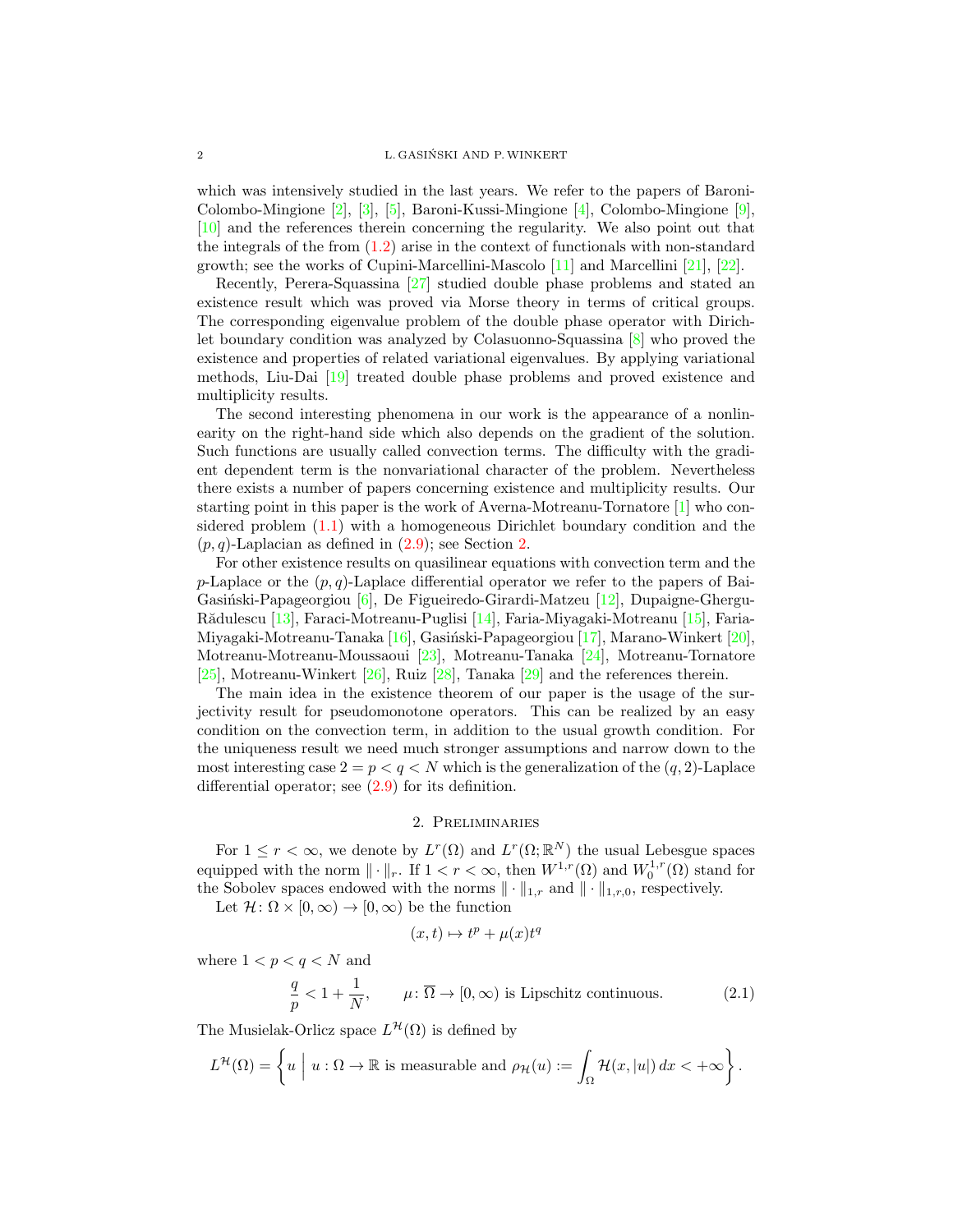While equipped with the Luxemburg norm

$$
||u||_{\mathcal{H}} = \inf \left\{ \tau > 0 : \rho_{\mathcal{H}} \left( \frac{u}{\tau} \right) \le 1 \right\},\
$$

the space  $L^{\mathcal{H}}(\Omega)$  becomes uniformly convex and so a reflexive Banach space. Furthermore we define

$$
L^q_\mu(\Omega) = \left\{ u \mid u : \Omega \to \mathbb{R} \text{ is measurable and } \int_{\Omega} \mu(x) |u|^q dx < +\infty \right\}
$$

and endow it with the seminorm

$$
||u||_{q,\mu} = \left(\int_{\Omega} \mu(x)|u|^q dx\right)^{\frac{1}{q}}.
$$

From Colasuonno-Squassina  $[8,$  Proposition 2.15] we have the continuous embeddings

$$
L^q(\Omega) \hookrightarrow L^{\mathcal{H}}(\Omega) \hookrightarrow L^p(\Omega) \cap L^q_{\mu}(\Omega).
$$

For  $u \neq 0$  we see that  $\rho_{\mathcal{H}}(\frac{u}{\|u\|_{\mathcal{H}}}) = 1$  and so, it follows that

$$
\min\left\{\|u\|_{\mathcal{H}}^p, \|u\|_{\mathcal{H}}^q\right\} \le \|u\|_{p}^p + \|u\|_{q,\mu}^q \le \max\left\{\|u\|_{\mathcal{H}}^p, \|u\|_{\mathcal{H}}^q\right\} \tag{2.2}
$$

for all  $u \in L^{\mathcal{H}}(\Omega)$ . The corresponding Sobolev space  $W^{1,\mathcal{H}}(\Omega)$  is defined by

$$
W^{1,\mathcal{H}}(\Omega) = \left\{ u \in L^{\mathcal{H}}(\Omega) : |\nabla u| \in L^{\mathcal{H}}(\Omega) \right\}
$$

with the norm

<span id="page-2-0"></span>
$$
||u||_{1,\mathcal{H}} = ||\nabla u||_{\mathcal{H}} + ||u||_{\mathcal{H}}
$$

where  $\|\nabla u\|_{\mathcal{H}} = \| |\nabla u| \|_{\mathcal{H}}.$ 

By  $W_0^{1,\mathcal{H}}(\Omega)$  we denote the completion of  $C_0^{\infty}(\Omega)$  in  $W^{1,\mathcal{H}}(\Omega)$  and thanks to [\(2.1\)](#page-1-1) we have an equivalent norm on  $W_0^{1, \mathcal{H}}(\Omega)$  given by

$$
||u||_{1,\mathcal{H},0}=||\nabla u||_{\mathcal{H}},
$$

see Colasuonno-Squassina [\[8,](#page-7-7) Proposition 2.18]. Both spaces  $W^{1, \mathcal{H}}(\Omega)$  and  $W_0^{1, \mathcal{H}}(\Omega)$ are uniformly convex and so, reflexive Banach spaces. In addition it is known that the embedding

$$
W_0^{1, \mathcal{H}}(\Omega) \hookrightarrow L^r(\Omega) \tag{2.3}
$$

is compact whenever  $r < p^*$ , see Colasuonno-Squassina [\[8,](#page-7-7) Proposition 2.15], with  $p^*$  being the critical exponent to  $p$  given by

<span id="page-2-4"></span><span id="page-2-3"></span><span id="page-2-2"></span>
$$
p^* := \frac{Np}{N - p},\tag{2.4}
$$

recall that  $1 < p < N$ . From  $(2.2)$  we directly obtain that

$$
\min\left\{\|u\|_{1,\mathcal{H},0}^{p},\|u\|_{1,\mathcal{H},0}^{q}\right\} \leq \|u\|_{p}^{p} + \|u\|_{q,\mu}^{q} \leq \max\left\{\|u\|_{1,\mathcal{H},0}^{p},\|u\|_{1,\mathcal{H},0}^{q}\right\} \tag{2.5}
$$

for all  $u \in W_0^{1, \mathcal{H}}(\Omega)$ .

Consider the eigenvalue problem for the r-Laplacian with homogeneous Dirichlet boundary condition and  $1 < r < \infty$  defined by

<span id="page-2-1"></span>
$$
-\Delta_r u = \lambda |u|^{r-2}u \qquad \text{in } \Omega,
$$
  
 
$$
u = 0 \qquad \text{on } \partial\Omega.
$$
 (2.6)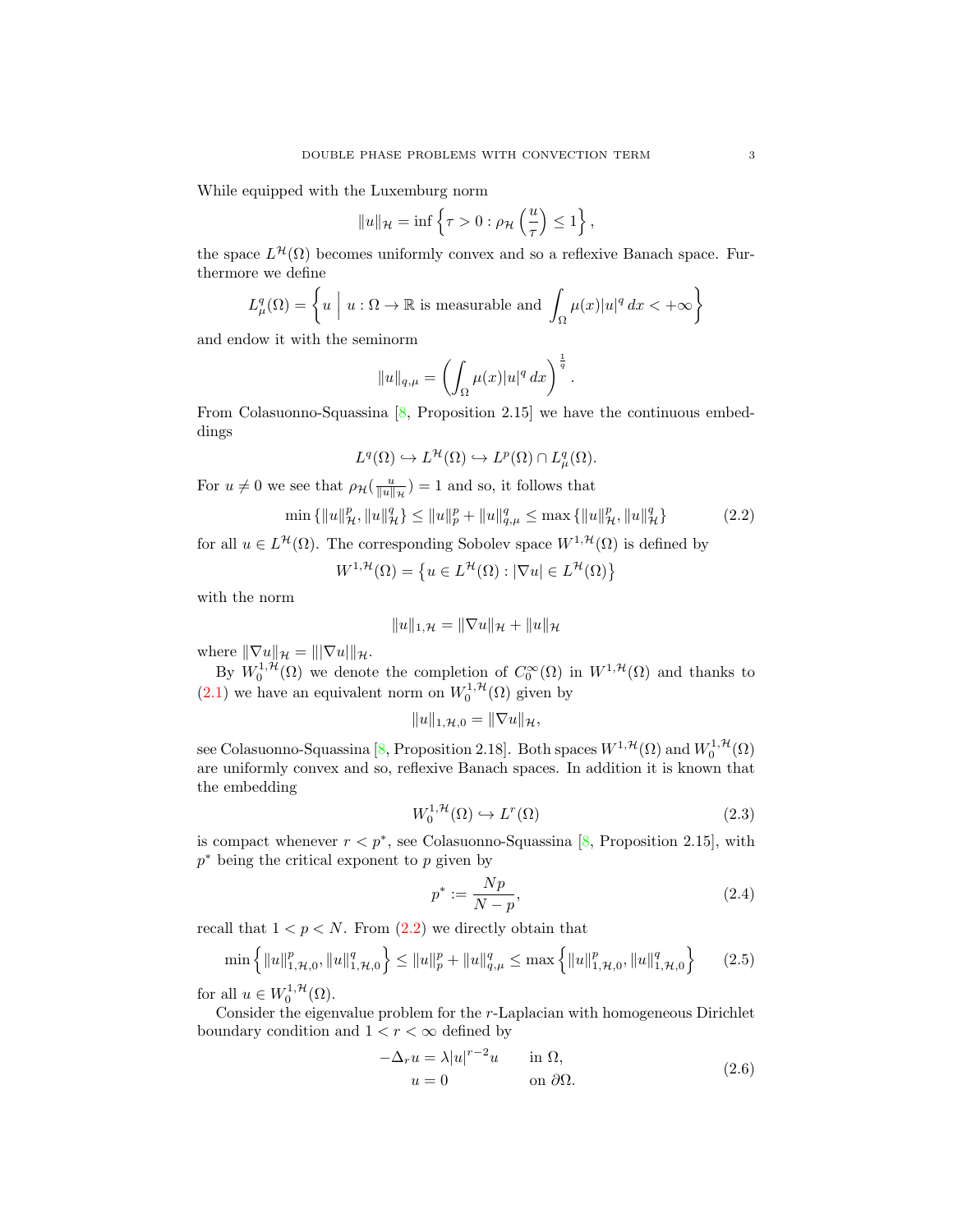It is known that the first eigenvalue  $\lambda_{1,r}$  of [\(2.6\)](#page-2-1) is positive, simple, and isolated. Moreover, it can be variationally characterized through

<span id="page-3-5"></span>
$$
\lambda_{1,r} = \inf_{u \in W^{1,r}(\Omega)} \left\{ \int_{\Omega} |\nabla u|^r dx : \int_{\Omega} |u|^r dx = 1 \right\},\tag{2.7}
$$

see Lê  $[18]$ . Let us recall some definitions which we will use later.

<span id="page-3-3"></span>**Definition 2.1.** Let X be a reflexive Banach space,  $X^*$  its dual space and denote by  $\langle \cdot, \cdot \rangle$  its duality pairing. Let  $A: X \to X^*$ , then A is called

- (a) to satisfy the  $(S_+)$ -property if  $u_n \rightharpoonup u$  in X and  $\limsup_{n\to\infty}$   $\langle Au_n, u_n-u \rangle \leq 0$ imply  $u_n \to u$  in X;
- (b) pseudomonotone if  $u_n \rightharpoonup u$  in X and  $\limsup_{n \to \infty} \langle A(u_n), u_n u \rangle \leq 0$  imply  $Au_n \rightharpoonup u$  and  $\langle Au_n, u_n \rangle \rightarrow \langle Au, u \rangle$ .

Our existence result is based on the following surjectivity result for pseudomonotone operators, see, e. g. Carl-Le-Motreanu [\[7,](#page-7-10) Theorem 2.99].

<span id="page-3-6"></span>**Theorem 2.2.** Let X be a real, reflexive Banach space, and let  $A: X \to X^*$  be a pseudomonotone, bounded, and coercive operator, and  $b \in X^*$ . Then a solution of the equation  $Au = b$  exists.

Let  $A: W_0^{1, \mathcal{H}}(\Omega) \to W_0^{1, \mathcal{H}}(\Omega)^*$  be the operator defined by

$$
\langle A(u), \varphi \rangle_{\mathcal{H}} := \int_{\Omega} \left( |\nabla u|^{p-2} \nabla u + \mu(x) |\nabla u|^{q-2} \nabla u \right) \cdot \nabla \varphi \, dx,\tag{2.8}
$$

where  $\langle \cdot, \cdot \rangle_{\mathcal{H}}$  is the duality pairing between  $W_0^{1, \mathcal{H}}(\Omega)$  and its dual space  $W_0^{1, \mathcal{H}}(\Omega)^*$ . The properties of the operator  $A: W_0^{1,\mathcal{H}}(\Omega) \to W_0^{1,\mathcal{H}}(\Omega)^*$  are summarized in the following proposition, see Liu-Dai [\[19\]](#page-8-7).

<span id="page-3-4"></span>**Proposition 2.3.** The operator A defined by  $(2.8)$  is bounded, continuous, monotone (hence maximal monotone) and of type  $(S_+)$ .

A special case of the operator A defined by  $(2.8)$  occurs when  $\mu \equiv 0$ . This leads to the operator  $A_p: W_0^{1,p}(\Omega) \to W_0^{1,p}(\Omega)^*$  defined by

<span id="page-3-2"></span>
$$
\langle A_p(u),\varphi\rangle_p:=\int_\Omega|\nabla u|^{p-2}\nabla u\cdot\nabla\varphi\,dx,
$$

where  $\langle \cdot, \cdot \rangle_p$  is the duality pairing between  $W_0^{1,p}(\Omega)$  and its dual space  $W_0^{1,p}(\Omega)^*$ . This operator is the well-known p-Laplace differential operator.

Another special case happens when  $\mu \equiv 1$ , that is,  $A_{q,p}: W_0^{1,q}(\Omega) \to W_0^{1,q}(\Omega)^*$ defined by

$$
\langle A_{q,p}(u), \varphi \rangle_{qp} := \int_{\Omega} |\nabla u|^{p-2} \nabla u \cdot \nabla \varphi \, dx + \int_{\Omega} |\nabla u|^{q-2} \nabla u \cdot \nabla \varphi \, dx,\tag{2.9}
$$

where  $\langle \cdot, \cdot \rangle_{qp}$  stands for the duality pairing between  $W_0^{1,q}(\Omega)$  and its dual space  $W_0^{1,q}(\Omega)^*$ , is the so-called  $(q, p)$ -Laplace differential operator.

#### <span id="page-3-1"></span>3. Main results

<span id="page-3-0"></span>We assume the following hypotheses on the right-hand side nonlinearity  $f$ . (H)  $f: \Omega \times \mathbb{R} \times \mathbb{R}^N \to \mathbb{R}$  is a Carathéodory function such that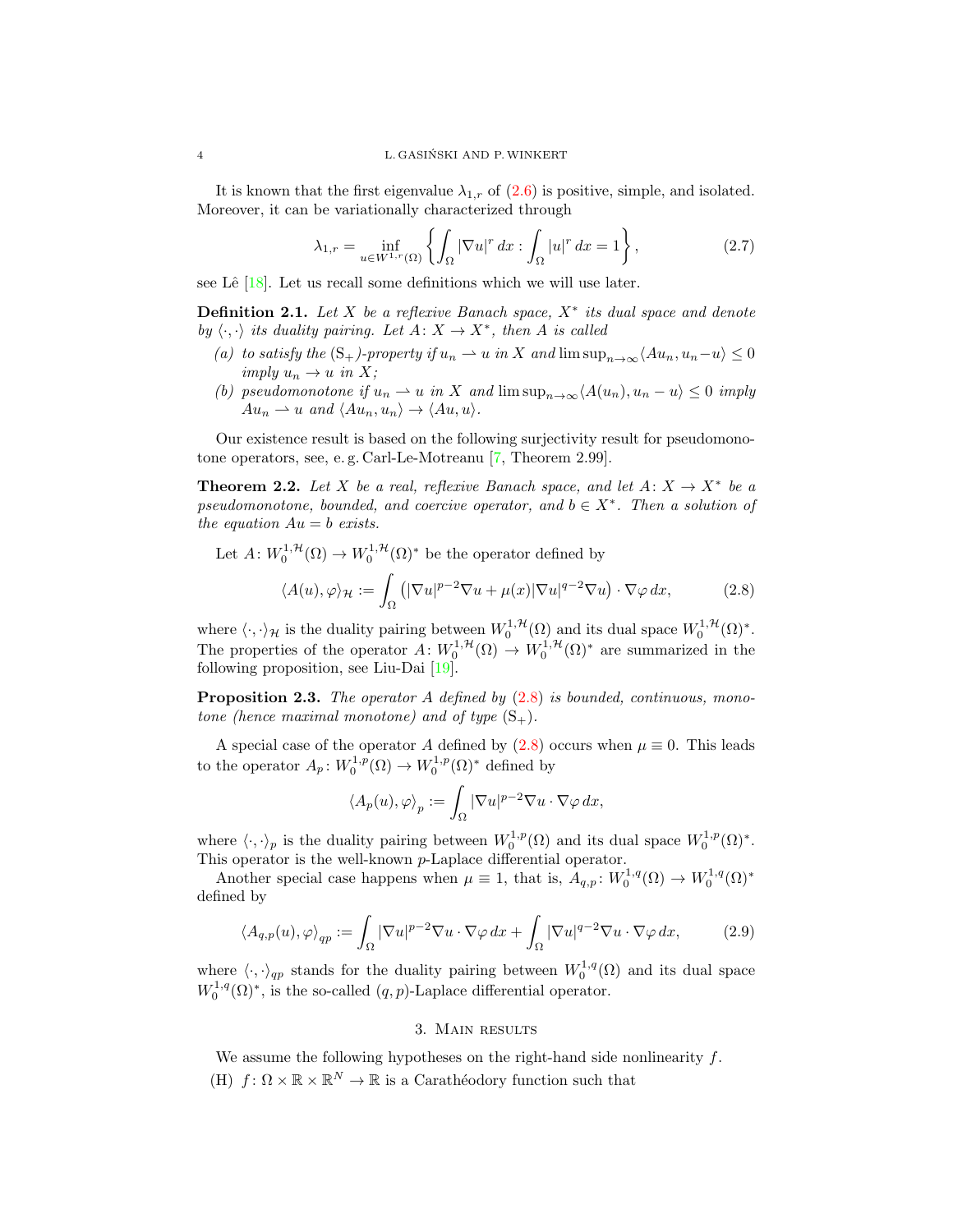(i) There exists  $\alpha \in L^{\frac{q_1}{q_1-1}}(\Omega)$  and  $a_1, a_2 \geq 0$  such that

$$
|f(x,s,\xi)| \le a_1 |\xi|^{p \frac{q_1 - 1}{q_1}} + a_2 |s|^{q_1 - 1} + \alpha(x)
$$
\n(3.1)

for a. a.  $x \in \Omega$ , for all  $s \in \mathbb{R}$  and for all  $\xi \in \mathbb{R}^N$ , where  $1 < q_1 < p^*$  with the critical exponent  $p^*$  given in  $(2.4)$ .

(ii) There exists  $\omega \in L^1(\Omega)$  and  $b_1, b_2 \geq 0$  such that

$$
f(x, s, \xi)s \le b_1 |\xi|^p + b_2 |s|^p + \omega(x)
$$
\n(3.2)

for a. a.  $x \in \Omega$ , for all  $s \in \mathbb{R}$  and for all  $\xi \in \mathbb{R}^N$ . Moreover,

<span id="page-4-5"></span><span id="page-4-4"></span><span id="page-4-1"></span>
$$
b_1 + b_2 \lambda_{1,p}^{-1} < 1,\tag{3.3}
$$

where  $\lambda_{1,p}$  is the first eigenvalue of the Dirichlet eigenvalue problem for the p-Laplacian.

**Example 3.1.** The following function satisfies hypotheses  $(H)$ , where for simplicity we drop the x-dependence,

$$
f(s,\xi) = -d_1|s|^{q_1-2}s + d_2|\xi|^{p-1} \quad \text{for all } s \in \mathbb{R} \text{ and all } \xi \in \mathbb{R}^N,
$$

with  $1 < q_1 < p^*$ ,  $d_1 \ge 0$  and

<span id="page-4-0"></span>
$$
0 \le d_2 < \frac{p}{p - 1 + \lambda_{1, p}^{-1}}.
$$

We say that  $u \in W_0^{1,\mathcal{H}}(\Omega)$  is a weak solution of problem  $(1.1)$  if it satisfies

$$
\int_{\Omega} \left( |\nabla u|^{p-2} \nabla u + \mu(x) |\nabla u|^{q-2} \nabla u \right) \cdot \nabla \varphi \, dx = \int_{\Omega} f(x, u, \nabla u) \varphi \, dx \tag{3.4}
$$

for all test functions  $\varphi \in W_0^{1,\mathcal{H}}(\Omega)$ . Because of the embedding [\(2.3\)](#page-2-3) and the fact that  $p < q$  along with [\(2.5\)](#page-2-4) we easily see that a weak solution in [\(3.4\)](#page-4-0) is well-defined.

Our main existence result reads as follows.

**Theorem 3.2.** Let  $1 < p < q < N$  and let hypotheses [\(2.1\)](#page-1-1) and (H) be satisfied. Then problem [\(1.1\)](#page-0-0) admits at least one weak solution  $u \in W_0^{1, H}(\Omega)$ .

*Proof.* Let  $\hat{N}_f: W_0^{1,\mathcal{H}}(\Omega) \subseteq L^{q_1}(\Omega) \to L^{q'_1}(\Omega)$  be the Nemytskij operator associated to f and let  $i^*: L^{q'_1}(\Omega) \to W_0^{1,\mathcal{H}}(\Omega)^*$  be the adjoint operator of the embedding  $i: W_0^{1,\mathcal{H}}(\Omega) \to L^{q_1}(\Omega)$ . For  $u \in W_0^{1,\mathcal{H}}(\Omega)$  we define  $N_f := i^* \circ \hat{N}_f$  and set

<span id="page-4-6"></span>
$$
\mathcal{A}(u) = A(u) - N_f(u). \tag{3.5}
$$

From the growth condition on f, see [\(3.1\)](#page-4-1), we easily know that  $\mathcal{A}: W_0^{1,\mathcal{H}}(\Omega) \to$  $W_0^{1,\mathcal{H}}(\Omega)^*$  maps bounded sets into bounded sets. Let us now prove that A is pseudomonotone, see Definition [2.1\(](#page-3-3)b). To this end, let  $\{u_n\}_{n\geq 1} \subseteq W_0^{1,\mathcal{H}}(\Omega)$  be a sequence such that

$$
u_n \rightharpoonup u
$$
 in  $W_0^{1,\mathcal{H}}(\Omega)$  and  $\limsup_{n \to \infty} \langle \mathcal{A}(u_n), u_n - u \rangle_{\mathcal{H}} \le 0.$  (3.6)

From the compact embedding in  $(2.3)$  we obtain that

<span id="page-4-3"></span><span id="page-4-2"></span>
$$
u_n \to u \quad \text{in } L^{q_1}(\Omega) \tag{3.7}
$$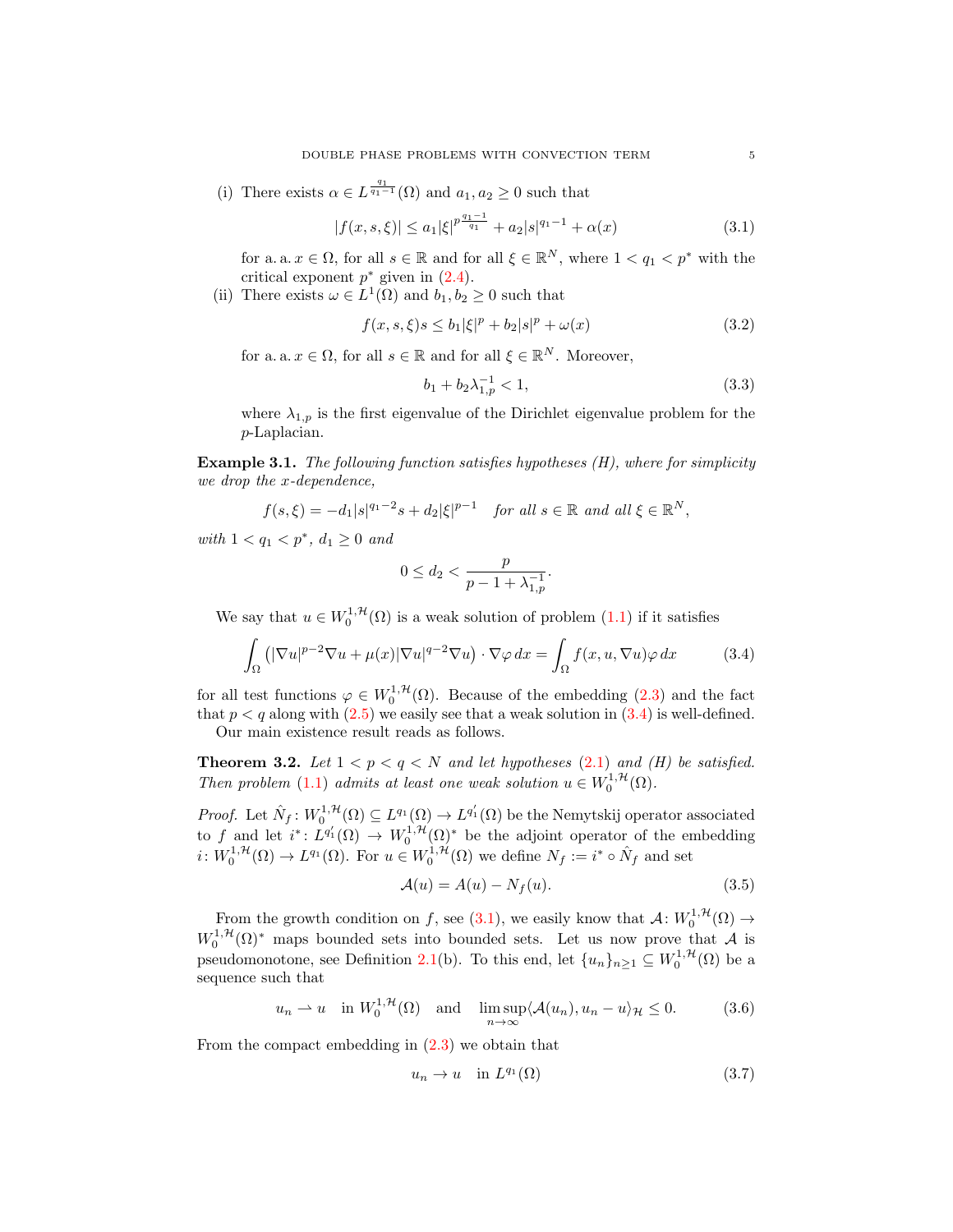since  $q_1 < p^*$ . Using the strong convergence in  $L^{q_1}(\Omega)$ , see [\(3.7\)](#page-4-2), along with Hölder's inequality and the growth condition on f we obtain

$$
\lim_{n \to \infty} \int_{\Omega} f(x, u_n, \nabla u_n)(u_n - u) dx = 0.
$$

Therefore, we can pass to the limit in the weak formulation in  $(3.4)$  replacing u by  $u_n$  and  $\varphi$  by  $u_n - u$ . This gives

$$
\limsup_{n \to \infty} \langle A(u_n), u_n - u \rangle_{\mathcal{H}} = \limsup_{n \to \infty} \langle A(u_n), u_n - u \rangle_{\mathcal{H}} \le 0.
$$
 (3.8)

From Proposition [2.3](#page-3-4) we know that A fulfills the  $(S_+)$ -property and so we con-clude, in view of [\(3.6\)](#page-4-3) and [\(3.8\)](#page-5-0), that  $u_n \to u$  in  $W^{1,\mathcal{H}}_{0}(\Omega)$ . Hence, because of the continuity of A, we have that  $\mathcal{A}(u_n) \to \mathcal{A}(u)$  in  $W_0^{1,1}(\Omega)^*$  which proves that A is pseudomonotone.

Next we show that the operator  $A$  is coercive, that is,

<span id="page-5-2"></span><span id="page-5-1"></span><span id="page-5-0"></span>
$$
\lim_{\|u\|_{1,\mathcal{H},0}\to\infty} \frac{\langle \mathcal{A}u, u \rangle_{\mathcal{H}}}{\|u\|_{1,\mathcal{H},0}} = +\infty.
$$
 (3.9)

From the representation of the first eigenvalue of the p-Laplacian, see  $(2.7)$ , replacing  $r$  by  $p$ , we have the inequality

$$
||u||_p^p \le \lambda_{1,p}^{-1} ||\nabla u||_p^p \quad \text{for all } u \in W_0^{1,p}(\Omega). \tag{3.10}
$$

Since  $W_0^{1,\mathcal{H}}(\Omega) \subseteq W_0^{1,p}(\Omega)$  and by applying  $(3.10)$ ,  $(3.2)$  and  $(2.2)$  we derive

$$
\langle \mathcal{A}(u), u \rangle
$$
  
=  $\int_{\Omega} (|\nabla u|^{p-2} \nabla u + \mu(x)|\nabla u|^{q-2} \nabla u) \cdot \nabla u \, dx - \int_{\Omega} f(x, u, \nabla u) u \, dx$   
 $\geq ||\nabla u||_p^p + ||u||_{q,\mu}^q - b_1 ||\nabla u||_p^p - b_2 ||u||_p^p - ||\omega||_1$   
 $\geq (1 - b_1 - b_2 \lambda_{1,p}^{-1}) ||\nabla u||_p^p + ||u||_{q,\mu}^q - ||\omega||_1$   
 $\geq (1 - b_1 - b_2 \lambda_{1,p}^{-1}) (||\nabla u||_p^p + ||u||_{q,\mu}^q) - ||\omega||_1$   
 $\geq (1 - b_1 - b_2 \lambda_{1,p}^{-1}) \min \left\{ ||u||_{1,\mathcal{H},0}^p, ||u||_{1,\mathcal{H},0}^q \right\} - ||\omega||_1.$ 

Therefore, since  $1 \leq p \leq q$  and  $(3.3)$ , it follows  $(3.9)$  and thus, the operator  $\mathcal{A}: W_0^{1, \mathcal{H}}(\Omega) \to W_0^{1, \mathcal{H}}(\Omega)^*$  is coercive.

Hence, the operator  $\mathcal{A}: W_0^{1,\mathcal{H}}(\Omega) \to W_0^{1,\mathcal{H}}(\Omega)^*$  is bounded, pseudomonotone and coercive. Then Theorem [2.2](#page-3-6) provides  $u \in W_0^{1, \mathcal{H}}(\Omega)$  such that  $\mathcal{A}(u) = 0$ . By the definition of  $A$ , see [\(3.5\)](#page-4-6), the function u turns out to be a weak solution of problem  $(1.1)$  which completes the proof.

Let us now give sufficient conditions on the perturbation such that problem  $(1.1)$ has a unique weak solution. To this end, we need the following stronger conditions on the convection term  $f: \Omega \times \mathbb{R} \times \mathbb{R}^N \to \mathbb{R}$ .

(U1) There exists  $c_1 \geq 0$  such that

 $(f(x, s, \xi) - f(x, t, \xi))(s - t) \leq c_1|s - t|^2$ 

for a. a.  $x \in \Omega$ , for all  $s, t \in \mathbb{R}$  and for all  $\xi \in \mathbb{R}^N$ .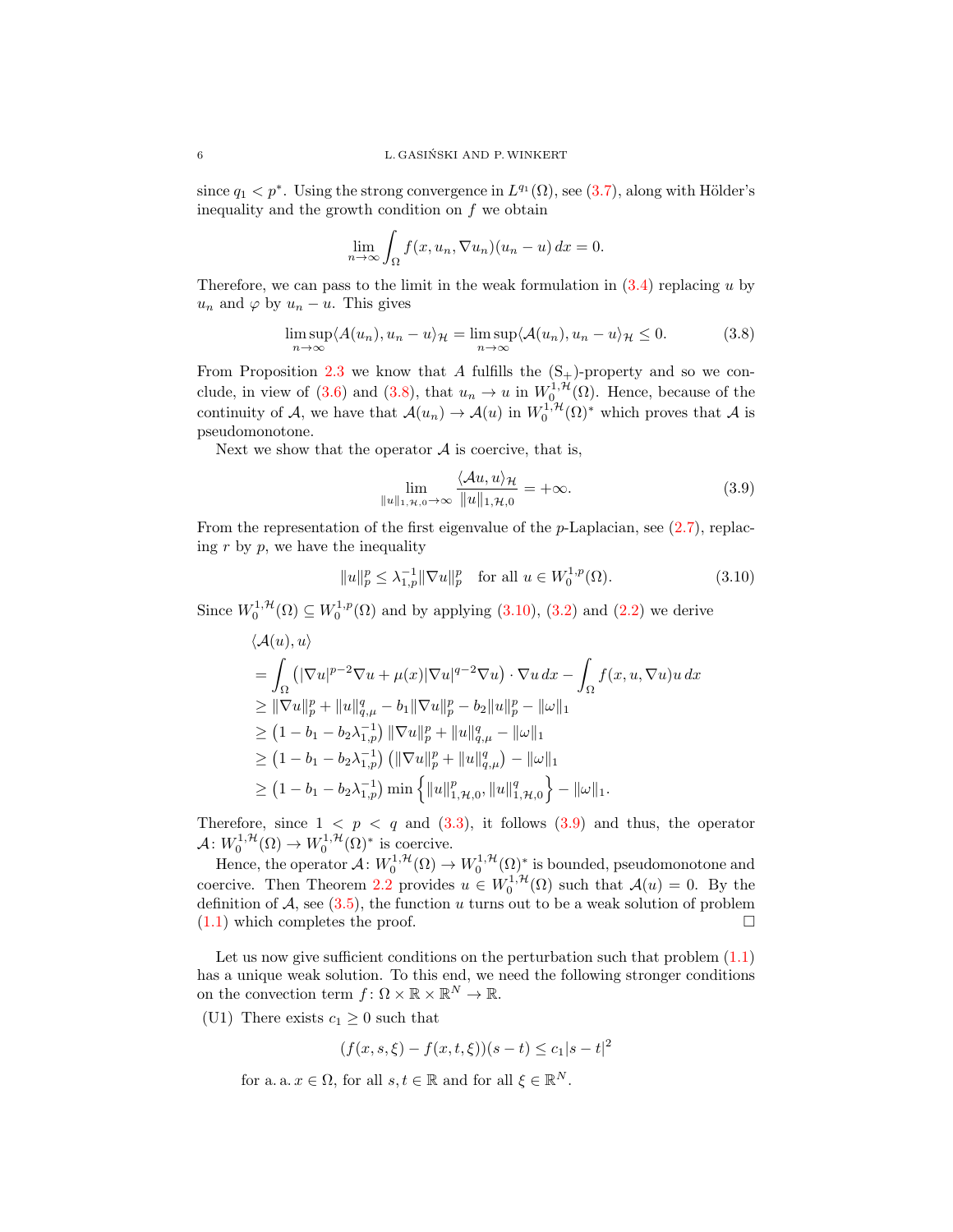(U2) There exists  $\rho \in L^{r'}(\Omega)$  with  $1 \langle r' \langle p^* \rangle$  and  $c_2 \geq 0$  such that  $\xi \mapsto$  $f(x, s, \xi) - \rho(x)$  is linear for a. a.  $x \in \Omega$ , for all  $s \in \mathbb{R}$  and

$$
|f(x, s, \xi) - \rho(x)| \le c_2 |\xi|
$$

for a. a.  $x \in \Omega$ , for all  $s \in \mathbb{R}$  and for all  $\xi \in \mathbb{R}^N$ . Moreover,

<span id="page-6-2"></span>
$$
c_1 \lambda_{1,2}^{-1} + c_2 \lambda_{1,2}^{-\frac{1}{2}} < 1,\tag{3.11}
$$

where  $\lambda_{1,2}$  is the first eigenvalue of the Dirichlet eigenvalue problem for the Laplace differential operator.

**Example 3.3.** The following function satisfies hypotheses  $(H)$ ,  $(U1)$  and  $(U2)$ , where for simplicity we drop the s-dependence,

$$
f(x,\xi) = \sum_{i=1}^{N} \beta_i \xi_i + \rho(x) \quad \text{for a. } a \cdot x \in \Omega \text{ and for all } \xi \in \mathbb{R}^N,
$$

with  $2 = p \leq q_1 < 2^*$ ,  $\rho \in L^2(\Omega)$  and

<span id="page-6-0"></span>
$$
\|\beta\|_{\mathbb{R}^N}^2 < \min\left\{1 - \frac{1}{2}\lambda_{1,2}^{-1} \; , \; \lambda_{1,2}\right\}
$$

where  $\beta = (\beta_1, \ldots, \beta_N) \in \mathbb{R}^N$ .

Our uniqueness result reads as follows.

**Theorem 3.4.** Let  $(2.1)$ ,  $(H)$ ,  $(U1)$ , and  $(U2)$  be satisfied and let  $2 = p < q < N$ . Then, problem [\(1.1\)](#page-0-0) admits a unique weak solution.

*Proof.* Let  $u, v \in W_0^{1, H}(\Omega)$  be two weak solutions of [\(1.1\)](#page-0-0). Taking in both weak formulations the test function  $\varphi = u - v$  and subtracting these equations result in

$$
\int_{\Omega} |\nabla(u - v)|^2 dx + \int_{\Omega} \mu(x) (|\nabla u|^{q-2} \nabla u - |\nabla v|^{q-2} \nabla u) \cdot \nabla(u - v) dx
$$
  
\n
$$
= \int_{\Omega} (f(x, u, \nabla u) - f(x, v, \nabla u))(u - v) dx
$$
  
\n
$$
+ \int_{\Omega} (f(x, v, \nabla u) - f(x, v, \nabla v))(u - v) dx.
$$
\n(3.12)

Since the second term on the left-hand side of  $(3.12)$  is nonnegative, we have the simple estimate

<span id="page-6-1"></span>
$$
\int_{\Omega} |\nabla(u-v)|^2 dx + \int_{\Omega} \mu(x) \left( |\nabla u|^{q-2} \nabla u - |\nabla v|^{q-2} \nabla u \right) \cdot \nabla (u-v) dx
$$
\n
$$
\geq \int_{\Omega} |\nabla (u-v)|^2 dx.
$$
\n(3.13)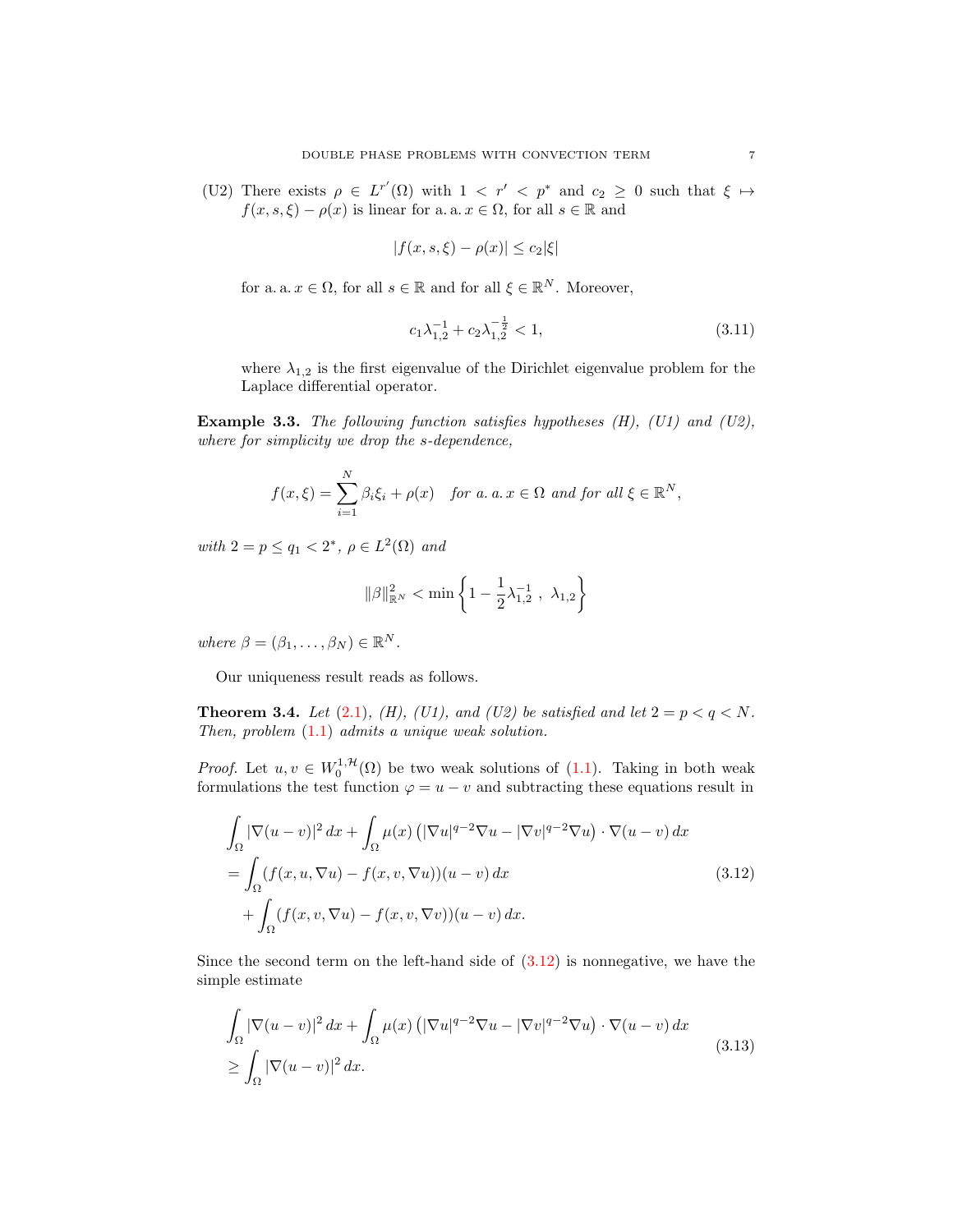The right-hand side of  $(3.12)$  can be estimated via  $(U1)$ ,  $(U2)$  and Hölder's inequality

$$
\int_{\Omega} (f(x, u, \nabla u) - f(x, v, \nabla u))(u - v) dx \n+ \int_{\Omega} (f(x, v, \nabla u) - f(x, v, \nabla v))(u - v) dx \n\leq c_1 ||u - v||_2^2 + \int_{\Omega} \left( f\left(x, v, \nabla \left(\frac{1}{2}(u - v)^2\right)\right) - \rho(x) \right) dx \qquad (3.14) \n\leq c_1 ||u - v||_2^2 + c_2 \int_{\Omega} |u - v||\nabla(u - v)| dx \n\leq \left(c_1 \lambda_{1,2}^{-1} + c_2 \lambda_{1,2}^{-\frac{1}{2}}\right) ||\nabla(u - v)||_2^2.
$$

Combining  $(3.12)$ ,  $(3.13)$  and  $(3.14)$  gives

$$
\|\nabla(u-v)\|_2^2 = \int_{\Omega} |\nabla(u-v)|^2 dx \le \left(c_1 \lambda_{1,2}^{-1} + c_2 \lambda_{1,2}^{-\frac{1}{2}}\right) \|\nabla(u-v)\|_2^2. \tag{3.15}
$$

Then, by  $(3.11)$  and  $(3.15)$ , we get that  $u = v$ .

<span id="page-7-12"></span><span id="page-7-11"></span>
$$
\qquad \qquad \Box
$$

# **ACKNOWLEDGMENT**

The second author thanks the Pedagogical University of Cracow for the kind hospitality during a research stay in April/May 2019.

The first author was supported by the National Science Center of Poland under Project No. 2015/19/B/ST1/01169, and the H2020-MSCA-RISE-2018 Research and Innovation Staff Exchange Scheme Fellowship within the Project no. 823731CONMECH.

#### **REFERENCES**

- <span id="page-7-8"></span>[1] D. Averna, D. Motreanu, E. Tornatore, Existence and asymptotic properties for quasilinear elliptic equations with gradient dependence, Appl. Math. Lett. 61 (2016), 102–107.
- <span id="page-7-0"></span>[2] P. Baroni, M. Colombo, G. Mingione, Harnack inequalities for double phase functionals, Nonlinear Anal. 121 (2015), 206–222.
- <span id="page-7-1"></span>[3] P. Baroni, M. Colombo, G. Mingione, Non-autonomous functionals, borderline cases and related function classes, St. Petersburg Math. J. 27 (2016), 347–379.
- <span id="page-7-3"></span>[4] P. Baroni, T. Kuusi, G. Mingione, Borderline gradient continuity of minima, J. Fixed Point Theory Appl. 15 (2014), no. 2, 537–575.
- <span id="page-7-2"></span>[5] P. Baroni, M. Colombo, G. Mingione, Regularity for general functionals with double phase, Calc. Var. Partial Differential Equations  $57$  (2018), no. 2, Art. 62, 48 pp.
- <span id="page-7-9"></span>[6] Y. Bai, L. Gasiński, N. S. Papageorgiou, Nonlinear nonhomogeneous Robin problems with dependence on the gradient, Bound. Value Probl.  $2018$  (2018), Art. 17, 24 pp.
- <span id="page-7-10"></span>[7] S. Carl, V. K. Le, D. Motreanu, "Nonsmooth Variational Problems and Their Inequalities", Springer, New York, 2007.
- <span id="page-7-7"></span>[8] F. Colasuonno, M. Squassina, Eigenvalues for double phase variational integrals, Ann. Mat. Pura Appl. (4) 195 (2016), no. 6, 1917–1959.
- <span id="page-7-4"></span>[9] M. Colombo, G. Mingione, Bounded minimisers of double phase variational integrals, Arch. Ration. Mech. Anal. 218 (2015), no. 1, 219–273.
- <span id="page-7-5"></span>[10] M. Colombo, G. Mingione, Regularity for double phase variational problems, Arch. Ration. Mech. Anal. 215 (2015), no. 2, 443–496.
- <span id="page-7-6"></span>[11] G. Cupini, P. Marcellini, E. Mascolo, Local boundedness of minimizers with limit growth conditions, J. Optim. Theory Appl. 166 (2015), no. 1, 1–22.